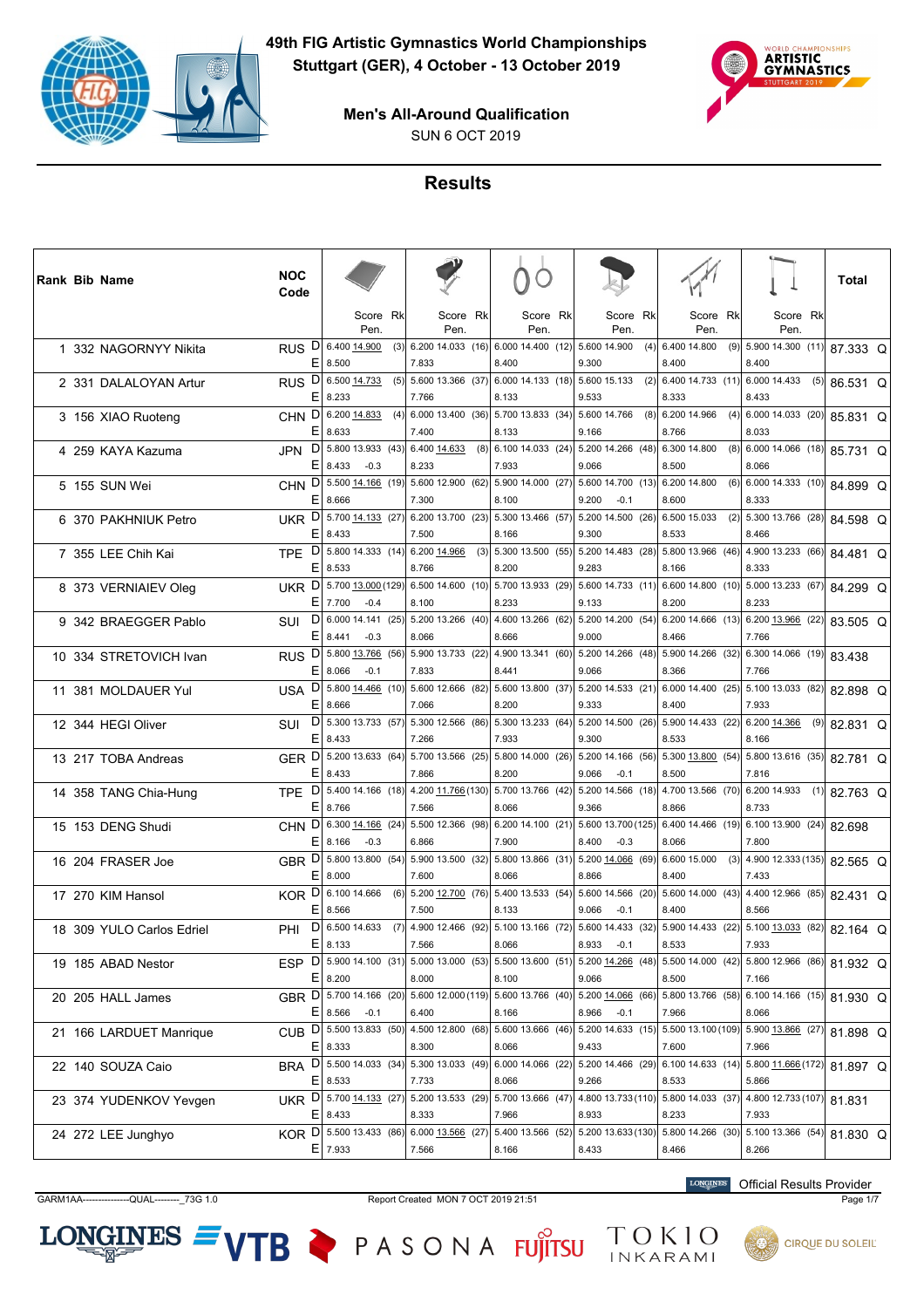



SUN 6 OCT 2019

# **Results**

| Rank Bib Name |                              | <b>NOC</b><br>Code         |                                                |     |                                                     |                                                                 |                                                                                                                           |                  |                                                    | Total          |
|---------------|------------------------------|----------------------------|------------------------------------------------|-----|-----------------------------------------------------|-----------------------------------------------------------------|---------------------------------------------------------------------------------------------------------------------------|------------------|----------------------------------------------------|----------------|
|               |                              |                            | Score Rk<br>Pen.                               |     | Score Rk<br>Pen.                                    | Score Rk<br>Pen.                                                | Score Rk<br>Pen.                                                                                                          | Score Rk<br>Pen. | Score Rk<br>Pen.                                   |                |
|               | 25 246 EDALLI Ludovico       | D<br>ITA                   | 5.300 13.833 (48)<br>$E$   8.533               |     | 7.866                                               | 5.700 13.566 (25) 4.800 13.166 (69)<br>8.366                    | 4.800 14.000 (73) 5.800 13.900 (48) 5.500 13.233 (68)<br>9.200                                                            | 8.100            | 7.733                                              | 81.698 Q       |
|               | 26 265 KARIMI Milad          | $KAZ$ D<br>E               | 6.200 14.433 (12)<br>8.333<br>$-0.1$           |     | 7.500                                               | 4.300 11.800 (125) 4.800 13.100 (79)<br>8.300                   | 5.200 14.366 (37) 5.800 14.000 (45) 6.100 13.900 (24)<br>9.166                                                            | 8.200            | 7.800                                              | 81.599 Q       |
|               | 27 379 MIKULAK Samuel        | $\mathsf{D}$<br>USA        | 5.400 11.533 (189)<br>E 6.133                  |     | 7.100                                               | 5.500 12.600 (85) 5.400 13.700 (44)<br>8.300                    | 5.200 14.566 (18) 6.400 14.333 (28)<br>9.366                                                                              | 7.933            | 6.100 14.866<br>8.766                              | $(2)$ 81.598 Q |
|               | 28 200 FRASCA Loris          | <b>FRA</b>                 | $DI$ 5.700 14.166 (23)<br>$E$ 8.466            |     | 5.20013.533(29) <br>8.333                           | 4.900 13.100 (80)<br>8.200                                      | 5.600 14.433 (33) 4.900 13.266 (98)<br>8.833                                                                              | 8.366            | 4.900 13.100 (75) 81.598 R1<br>8.200               |                |
|               | 29 283 TVOROGAL Robert       | E.                         | LTU $D$ 5.400 13.566 (72)<br>8.166             |     | 4.900 12.866 (64)<br>7.966                          | 4.700 13.200 (66)<br>8.500                                      | 4.800 13.733 (110) 5.600 14.100 (35) 6.100 14.075 (16)<br>8.933                                                           | 8.500            | 7.975                                              | 81.540 R2      |
|               | 30 244 SHATILOV Alexander    | D<br><b>ISR</b>            | $E$ 8.400                                      |     | 8.200                                               | 5.900 14.300 (16) 5.100 13.300 (39) 4.500 12.766 (104)<br>8.266 | 4.800 14.041 (71) 5.000 13.600 (67) 5.500 13.500 (47) 81.507 R3<br>9.241                                                  | 8.600            | 8.000                                              |                |
|               | 31 380 MODI Akash            | DI<br>USA                  | 5.600 13.333 (94)<br>$E$   7.733               |     | 7.833                                               | 5.700 13.533 (31) 5.900 13.666 (48)<br>7.766                    | 5.200 14.066 (69) 6.100 14.533 (18) 5.800 12.166 (145) 81.297<br>8.866                                                    | 8.433            | 6.366                                              |                |
|               | 32 267 MUSSAYEV Akim         | KAZ <sup>D </sup><br>E     | 5.700 13.800 (53)<br>8.100                     |     | 8.033                                               | 6.100 14.133 (14) 4.700 12.900 (93)<br>8.200                    | 4.800 14.200 (53)<br>9.400                                                                                                | 8.400            | $5.200$ 13.600 (68) 4.500 12.600 (117)<br>8.100    | 81.233 R4      |
|               | 33 364 ARICAN Ferhat         |                            | TUR D 5.600 13.300 (97)<br>$E$ 7.800<br>$-0.1$ |     | 8.233                                               | 5.600 13.833 (20) 4.700 12.533 (129)<br>7.833                   | 5.200 13.300 (161) 6.500 14.933<br>8.400<br>$-0.3$                                                                        | 8.433            | $\overline{(5)}$ 5.100 13.333 (58) 81.232<br>8.233 |                |
|               | 34 188 PLATA Joel            | <b>ESP</b><br>ΕI           | $D$   5.900 13.833 (51) <br>7.933              |     | $5.100$ 12.500 (89)<br>7.400                        | 5.000 13.166 (71)<br>8.166                                      | 4.800 13.966 (78) 5.400 14.066 (36)<br>9.166                                                                              | 8.666            | 5.900 13.700 (32)<br>7.800                         | 81.231         |
|               | 35 368 ONDER Ahmet           | TUR <sup>D</sup><br>E.     | 5.600 13.933 (44)<br>8.333                     |     | 6.100                                               | 7.933                                                           | 4.800 10.900 (162) 6.000 13.933 (30) 5.200 13.733 (118) 6.200 14.800<br>8.533                                             | 8.600            | 5.700 13.733 (30)<br>(6)<br>8.033                  | 81.032         |
|               | 36 242 DOLGOPYAT Artem       | $\mathsf{D}$<br><b>ISR</b> | 6.400 15.033<br>$E$   8.633                    | (1) | 8.333                                               | 5.600 13.933 (19) 4.500 12.766 (104)<br>8.266                   | 5.200 14.533 (21) 5.200 13.666 (64) 4.700 11.100 (183) 81.031<br>9.333                                                    | 8.466            | 6.400                                              |                |
|               | 37 111 DAVTYAN Artur         | D.<br>ARM                  | 4.900 13.666 (62)<br>$E$ 8.766                 |     | 8.066                                               | 5.400 13.466 (33) 5.300 13.800 (36)<br>8.500                    | 5.600 14.533 (24)<br>8.933                                                                                                | 8.233            | 4.400 12.633 (140) 4.300 12.800 (99)<br>8.500      | 80.898         |
|               | 38 249 MOZZATO Niccolo       | D<br><b>ITA</b><br>E       | 5.500 14.000 (37)<br>8.500                     |     | 6.600                                               | 8.200                                                           | 5.100 11.700 (131) 4.800 13.000 (85) 5.200 14.100 (62)<br>8.900                                                           | 8.066            | 5.500 13.566 (74) 5.400 14.200 (12)<br>8.800       | 80.566         |
|               | 39 144 HUDDLESTON David      | $\mathsf{D}$<br>BUL<br>ΕI  | 5.300 13.700 (60)<br>8.400                     |     | 8.333                                               | 4.900 13.233 (41) 4.600 12.800 (101)<br>8.200                   | 5.200 13.833 (92) 5.400 13.800 (55) 4.700 13.166 (71) 80.532<br>8.933<br>$-0.3$                                           | 8.400            | 8.466                                              |                |
|               | 40 261 TANIGAWA Kakeru       | <b>JPN</b>                 | $D$   6.200 12.566 (151)<br>E 6.966<br>$-0.6$  |     | 8.100                                               | 6.300 14.400 (11) 5.400 13.633 (50)<br>8.233                    | 5.200 12.466 (191) 6.200 14.633 (15)<br>$-0.3$<br>7.566                                                                   | 8.433            | 5.500 12.833 (98)<br>7.333                         | 80.531         |
|               | 41 293 DEURLOO Bart          | NED <sub>D</sub><br>EI     | 5.500 14.000 (37)<br>8.500                     |     | 7.566                                               | $5.60013.166$ (44) $5.30013.233$ (64)<br>7.933                  | 5.200 12.800 (178) 5.400 13.566 (73)<br>$-0.1$<br>7.700                                                                   | 8.166            | 5.500 13.766 (29)<br>8.266                         | 80.531         |
|               | 42 287 CORRAL Daniel         | E                          | MEX D 5.600 13.800 (52)<br>8.200               |     | 8.166                                               | 5.800 13.966 (18) 4.800 12.966 (87)<br>8.166                    | 4.800 13.566 (134) 5.800 13.766 (58) 5.000 12.100 (153)<br>8.866<br>$-0.1$                                                | 7.966            | 7.100                                              | 80.164         |
|               | 43 145 COURNOYER Rene        | CAN.                       | E 8.000                                        |     | 6.933                                               | 8.133                                                           | $D$ 5.500 13.500 (77) 5.300 12.233 (106) 5.300 13.433 (58) 5.200 14.266 (48) 5.200 13.800 (53) 5.200 12.900 (91)<br>9.066 | 8.600            | 7.700                                              | 80.132         |
|               | 44 206 REGINI-MORAN Giarnni  |                            | $E$   8.416                                    |     | GBR D 5.900 14.316 (15) 5.000 11.866 (123)<br>6.866 | 8.433                                                           | 4.600 13.033 (84) 5.600 14.533 (24) 5.700 13.066 (113) 5.200 13.266 (64)<br>8.933                                         | 7.366            | 8.066                                              | 80.080         |
|               | 45 198 BORELLO Antoine       | <b>FRA</b>                 | $D$ 5.400 13.433 (83)<br>$E$   8.133 -0.1      |     | 8.500                                               | 8.216                                                           | 4.900 13.400 (35) 4.500 12.716 (114) 4.800 13.733 (110) 5.200 13.233 (103) 5.500 13.516 (45)<br>8.933                     | 8.033            | 8.016                                              | 80.031         |
|               | 46 383 ABDURAKHIMOV Rasuljon | <b>UZB</b>                 | $D$   5.100 13.500 (75)<br>$E$   8.400         |     | 4.900 12.000 (118)<br>7.100                         | 4.800 13.133 (75)<br>8.333                                      | 5.200 14.200 (54) 5.600 14.333 (26)<br>9.000                                                                              | 8.733            | 4.600 12.633 (115)<br>8.033                        | 79.799         |
|               | 47 169 GEORGIOU Marios       |                            | CYP D 5.100 12.333 (167)<br>$E$   7.333 -0.1   |     | 7.800                                               | 8.100                                                           | 6.300 14.100 (15)  5.000 13.100 (81)  4.800 13.733 (108)  5.600 13.000 (120)  5.500 13.533 (44)<br>$9.033 -0.1$           | 7.400            | 8.033                                              | 79.799         |
|               | 48 124 TIKHONOV Ivan         | <b>AZE</b>                 | $D$   5.300 13.466 (79)<br>$E$ 8.266<br>$-0.1$ |     | 7.233                                               | 5.800 13.033 (51) 5.300 13.433 (58)<br>8.133                    | 5.600 13.433 (151) 5.200 13.400 (89) 5.100 13.000 (84)<br>$7.933 -0.1$                                                    | 8.200            | 7.900                                              | 79.765         |

 $LONGINES =$ 

GARM1AA---------------QUAL--------\_73G 1.0 Report Created MON 7 OCT 2019 21:51 Page 2/7

VTB PASONA FUJITSU

**LONGINES** Official Results Provider

TOKIO<br>INKARAMI

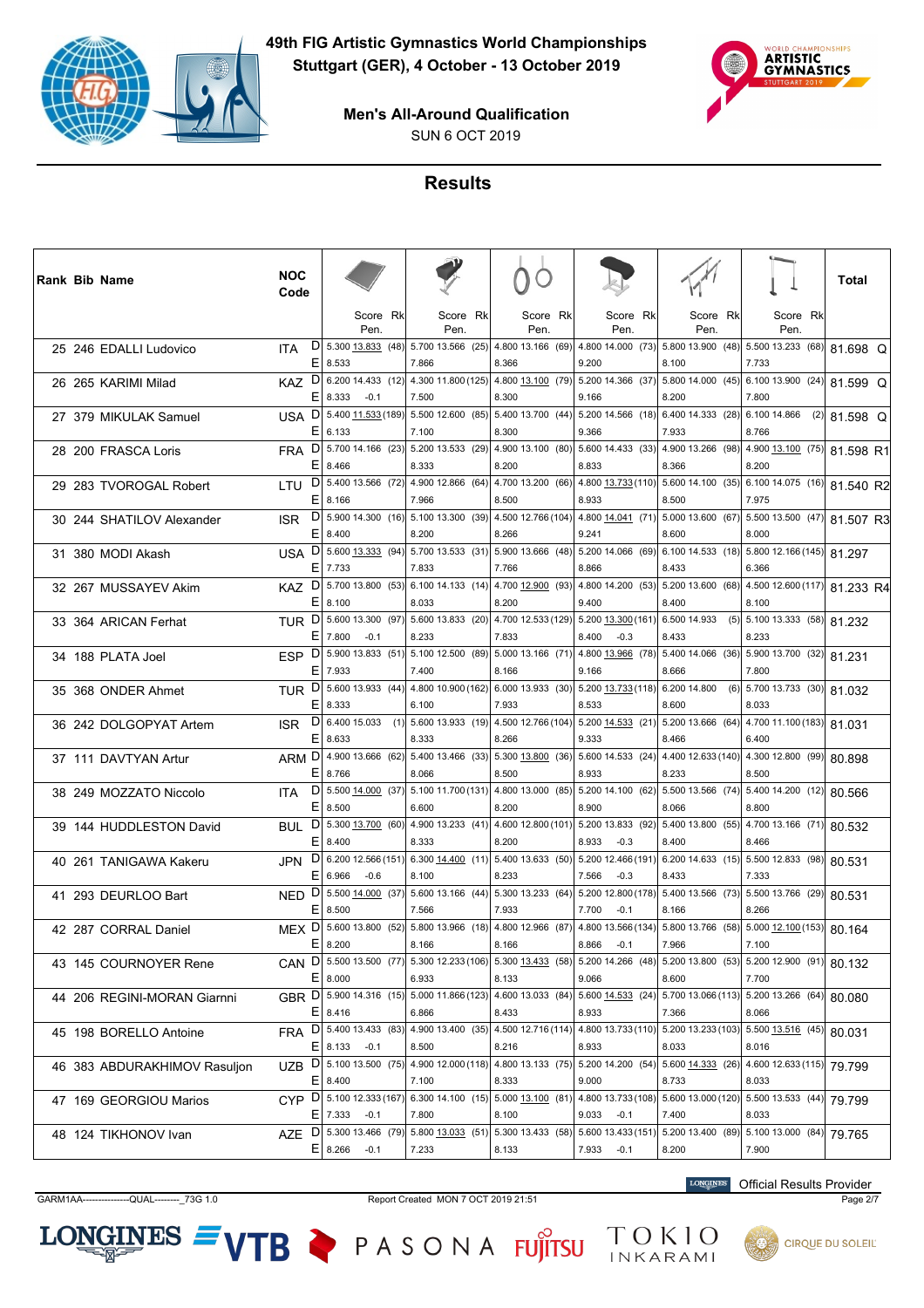



SUN 6 OCT 2019

# **Results**

| Rank Bib Name                 | <b>NOC</b><br>Code     |                                           |          |                                                                        |                             |          |                                       |                  |                                                                 | Total  |
|-------------------------------|------------------------|-------------------------------------------|----------|------------------------------------------------------------------------|-----------------------------|----------|---------------------------------------|------------------|-----------------------------------------------------------------|--------|
|                               |                        | Pen.                                      | Score Rk | Score Rk<br>Pen.                                                       | Pen.                        | Score Rk | Score Rk<br>Pen.                      | Score Rk<br>Pen. | Score Rk<br>Pen.                                                |        |
| 49 349 RUMBUTIS David         | SWE D                  | 5.500 13.966 (40)<br>$E$ 8.466            |          | 4.600 12.733 (73) 4.300 12.600 (122)<br>8.133                          | 8.300                       |          | $5.200$ 14.533 (21)<br>9.333          | 8.100            | 5.000 13.100 (108) 4.300 12.766 (101)<br>8.466                  | 79.698 |
| 50 133 LIKHOVITSKIY Andrey    | BLR D<br>E             | 4.800 13.266 (102)<br>8.466               |          | $5.500$ 12.700 (77)<br>7.200                                           | 4.600 12.933 (89)<br>8.333  |          | 4.400 13.066 (168)<br>8.666           | 8.766            | 5.500 14.266 (29) 5.700 13.466 (52)<br>7.766                    | 79.697 |
| 51 300 HEGGEMSNES Sofus       | E.                     | NOR D 5.400 13.433 (84)<br>8.033          |          | 5.000 12.200 (108)<br>7.200                                            | 4.600 13.166 (68)<br>8.566  |          | 5.200 14.158 (61)<br>9.058<br>$-0.1$  | 8.433            | 5.000 13.433 (87) 4.600 13.233 (65)<br>8.633                    | 79.623 |
| 52 172 JESSEN David           | <b>CZE</b>             | $E$ 8.166                                 |          | $D$ 5.100 13.266 (103) 5.100 13.533 (28) 4.100 12.433 (136)<br>8.433   | 8.333                       |          | 4.400 13.500 (141)<br>9.100           | 8.166            | 4.900 13.066 (111) 5.400 13.600 (37)<br>8.200                   | 79.398 |
| 53 213 HERDER Philipp         | GER <sup>D </sup><br>E | 8.233                                     |          | 5.700 13.933 (45) 5.000 11.800 (127) 5.100 13.133 (76)<br>6.800        | 8.033                       |          | 5.200 13.766 (107)<br>8.566           | 7.366            | 5.800 13.166 (105) 5.200 13.566 (40)<br>8.366                   | 79.364 |
| 54 297 SCHMIDT Casimir        | D<br><b>NED</b>        | 5.900 14.033 (36)<br>$E$   8.133          |          | $5.200$ 12.900 (61) $5.400$ 13.666 (45)<br>7.700                       | 8.266                       |          | 5.600 13.166 (164)<br>7.566           | 8.400            | 5.100 13.500 (82) 4.800 12.000 (158)<br>7.200                   | 79.265 |
| 55 152 GONZALEZ Tomas         | D<br><b>CHI</b>        | 5.900 14.000 (39)<br>$E$   8.100          |          | 4.700 11.666 (134)<br>6.966                                            | 4.900 12.533 (131)<br>7.633 |          | 4.800 14.266 (47)<br>9.466            | 8.200            | 5.200 13.400 (89) 4.700 13.266 (62)<br>8.566                    | 79.131 |
| 56 328 MUNTEAN Andrei Vasile  | ROU <sup>D</sup><br>Ε  | 5.700 11.833 (181)<br>6.533<br>$-0.4$     |          | 4.500 10.633 (167) 5.900 14.333 (14)<br>6.133                          | 8.433                       |          | 5.200 14.383 (36)<br>9.183            | 8.533            | 5.900 14.433 (22) 4.900 13.333 (57)<br>8.433                    | 78.948 |
| 57 216 RIDA Karim             | GER <sup>D</sup><br>E. | 5.700 13.666 (63)<br>$-0.3$<br>8.266      |          | $5.500$ 12.966 (57)<br>7.466                                           | 4.700 13.100 (78)<br>8.400  |          | 4.800 13.533 (137)<br>9.033<br>$-0.3$ | 7.533            | 4.700 12.233 (153) 4.800 13.400 (53)<br>8.600                   | 78.898 |
| 58 129 VAN DEN KEYBUS Luka    | D<br>BEL               | 5.600 14.133 (26)<br>$E$   8.533          |          | 5.000 11.433 (145)<br>6.433                                            | 4.400 12.300 (143)<br>7.900 |          | 4.800 13.900 (86)<br>9.100            | 8.466            | 5.100 13.566 (71) 5.600 13.500 (49)<br>7.900                    | 78.832 |
| 59 388 LE Thanh Tung          | D<br><b>VIE</b><br>E   | 7.800                                     |          | 5.500 13.300 (98) 3.900 11.633 (135) 4.900 12.333 (142)<br>7.733       | 7.433                       |          | 5.600 14.900<br>(4)<br>9.300          | 7.666            | 5.900 13.566 (75) 4.900 13.100 (75)<br>8.200                    | 78.832 |
| 60 108 MAYOL Santiago         | D<br><b>ARG</b><br>E.  | 5.700 13.300 (101)<br>7.600               |          | 5.400 12.966 (55) 4.800 12.766 (108)<br>7.566                          | 7.966                       |          | 4.800 14.033 (72)<br>9.233            | 8.233            | 4.900 13.133 (106) 4.500 12.566 (119)<br>8.066                  | 78.764 |
| 61 120 HOECK Vinzenz          | D<br><b>AUT</b>        | 4.800 13.000 (123)<br>$E$   8.200         |          | 4.60012.466(90) <br>7.866                                              | 6.200 14.300 (16)<br>8.100  |          | 4.800 13.700 (120)<br>8.900           | 7.900            | 4.300 12.200 (154) 4.900 13.033 (80)<br>8.133                   | 78.699 |
| 62 148 PATERSON Cory          | CAN <sup>D</sup><br>Ε  | 7.500                                     |          | 5.300 12.800 (141) 4.900 12.233 (104) 5.000 13.100 (81)<br>7.333       | 8.100                       |          | 8.766                                 | 8.400            | 4.800 13.566 (136) 5.600 14.000 (43) 5.600 12.900 (92)<br>7.300 | 78.599 |
| 63 130 VERBAEYS Jimmy         | D<br><b>BEL</b><br>Ε   | 5.300 13.566 (71)<br>8.266                |          | $5.000 \underline{13.200}$ (42)<br>8.200                               | 4.500 12.566 (124)<br>8.066 |          | 4.000 12.366 (193)<br>8.366           | 7.733            | 5.600 13.333 (96) 5.100 13.533 (43)<br>8.433                    | 78.564 |
| 64 127 KUAVITA Noah           | D<br><b>BEL</b><br>E.  | 5.300 12.966 (131)<br>7.866<br>$-0.2$     |          | 4.300 10.933 (160)<br>6.633                                            | 4.600 12.733 (111)<br>8.133 |          | 5.200 14.400 (34)<br>9.200            | 8.266            | 5.600 13.866 (52) 6.000 13.566 (41)<br>7.566                    | 78.464 |
| 65 143 ALEKSANDROV Yordan     | D<br><b>BUL</b>        | 5.200 13.433 (82)<br>8.233                |          | 4.300 11.566 (137)<br>7.266                                            | 4.600 12.733 (111)<br>8.133 |          | 4.800 13.800 (95)<br>9.000            | 8.508            | 5.500 14.008 (40) 5.000 12.866 (95)<br>7.866                    | 78.406 |
| 66 178 NIN REYES Audrys       | DOM <sub>D</sub><br>E  | 5.600 12.866 (138)<br>7.266               |          | 5.000 12.666 (79) 4.300 12.266 (147)<br>7.666                          | 7.966                       |          | 5.600 13.200 (163)<br>7.900<br>$-0.3$ | 8.725            | $5.300$ 14.025 (39) $5.600$ 13.333 (59)<br>7.733                | 78.356 |
| 67 289 NUNEZ Isaac            |                        | $E$ 8.200                                 |          | MEX D 5.200 13.400 (89) 4.900 12.166 (109) 4.400 12.133 (153)<br>7.266 | 7.733                       |          | 4.800 13.800 (95)<br>9.000            | 7.166            | 5.900 13.066 (114) 5.400 13.600 (37)<br>8.200                   | 78.165 |
| 68 160 MARTINEZ MORENO Andres | E.                     | 8.133                                     |          | COL D 5.400 13.533 (73) 4.500 12.666 (78)<br>8.166                     | 4.700 11.900 (165)<br>7.200 |          | 4.800 13.600 (131)<br>8.800           | 8.166            | 5.100 13.266 (99) 5.000 13.116 (74)<br>8.116                    | 78.081 |
| 69 218 ILIOPOULOS Nikolaos    | E.                     | GRE D 4.800 12.500 (157)<br>7.700         |          | 4.700 11.800 (126) 4.700 12.866 (100)<br>7.100                         | 8.166                       |          | 4.800 13.800 (95)<br>9.000            | 8.500            | 5.400 13.900 (47) 5.500 13.166 (72)<br>7.666                    | 78.032 |
| 70 229 SHEPPARD Ryan Macleod  | D.<br><b>HUN</b>       | 5.500 11.933 (178)<br>$E$ 6.533<br>$-0.1$ |          | 5.100 12.900 (60) 4.700 12.100 (156)<br>7.800                          | 7.400                       |          | 4.800 14.066 (65)<br>9.266            | 8.533            | 4.900 13.433 (86) 5.400 13.600 (37)<br>8.200                    | 78.032 |
| 71 228 MESZAROS Krisztofer    |                        | $E$   7.866                               |          | HUN D 5.200 13.066 (118) 4.700 13.066 (48)<br>8.366                    | 4.500 12.900 (92)<br>8.400  |          | 4.800 13.500 (142)<br>8.700           | 8.066            | 4.700 12.766 (136) 4.500 12.500 (125)<br>8.000                  | 77.798 |
| 72 384 AZIMOV Abdulla         | <b>UZB</b>             | D 5.000 13.400 (88)<br>$E$   8.400        |          | 6.200 14.000 $(17)$<br>7.800                                           | 4.300 12.666 (120)<br>8.366 |          | 4.000 12.733 (183)<br>8.733           | 7.366            | 4.900 12.266 (152) 4.500 12.500 (125)<br>8.000                  | 77.565 |

 $LONGINES =$ 

GARM1AA---------------QUAL--------\_73G 1.0 Report Created MON 7 OCT 2019 21:51 Page 3/7

**LONGINES** Official Results Provider

TOKIO<br>INKARAMI



**CIRQUE DU SOLEIL** 

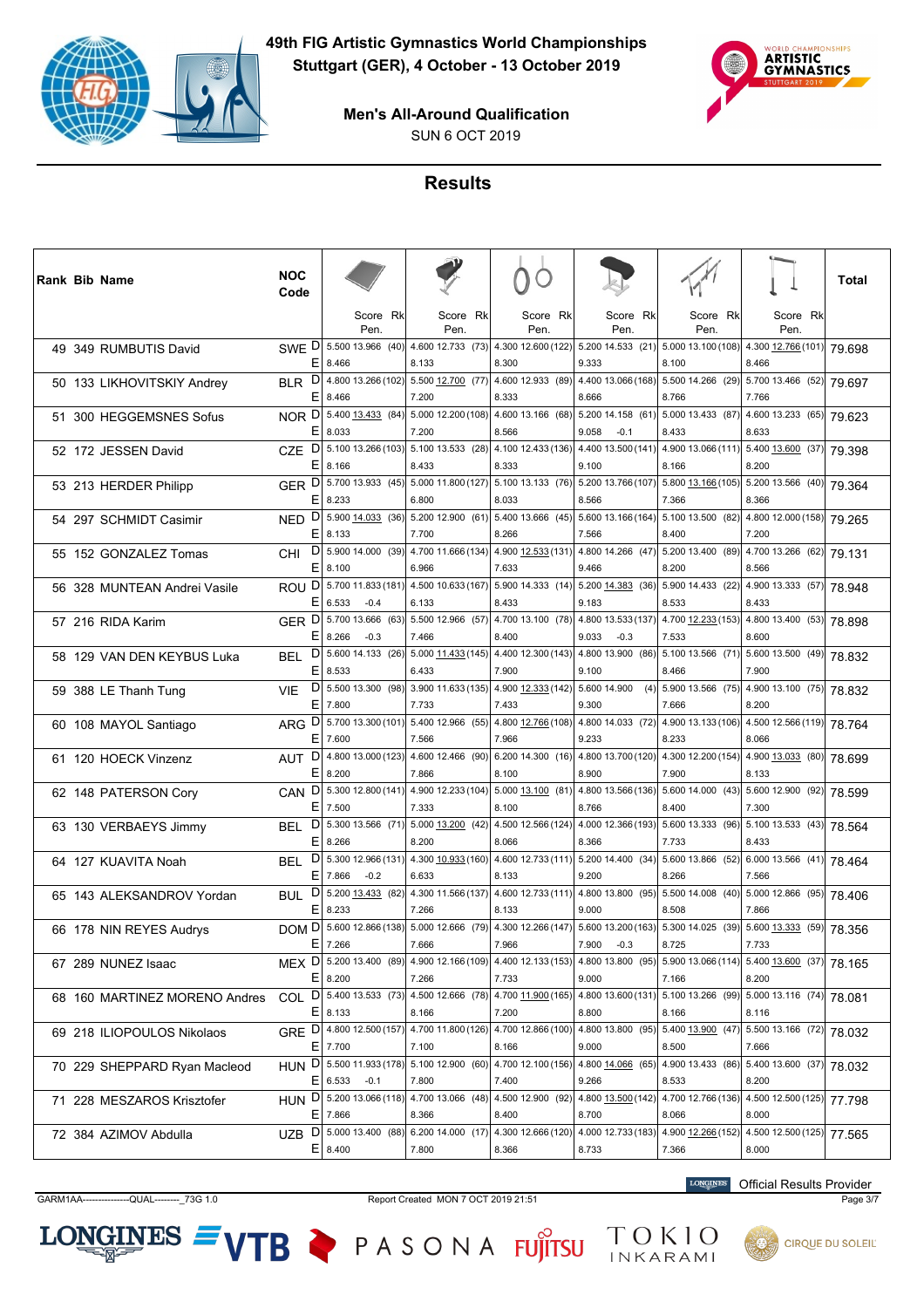



SUN 6 OCT 2019

# **Results**

|  | Rank Bib Name               | <b>NOC</b><br>Code             |           |                                  |                                                                   |       |                    |                                                                                     |                             |          |                                                                  | Total  |
|--|-----------------------------|--------------------------------|-----------|----------------------------------|-------------------------------------------------------------------|-------|--------------------|-------------------------------------------------------------------------------------|-----------------------------|----------|------------------------------------------------------------------|--------|
|  |                             |                                |           | Score Rk<br>Pen.                 | Score Rk<br>Pen.                                                  |       | Score Rk<br>Pen.   | Score Rk<br>Pen.                                                                    | Pen.                        | Score Rk | Score Rk<br>Pen.                                                 |        |
|  | 73 296 RIJKEN Frank         | D<br><b>NED</b><br>E.          | 8.433     | 4.500 12.533 (152)<br>$-0.4$     | 5.100 12.633 (83) 4.700 12.700 (118)<br>7.533                     | 8.000 |                    | 4.000 12.566 (188)<br>8.666<br>$-0.1$                                               | 8.166                       |          | 5.600 13.766 (57) 5.100 13.366 (54)<br>8.266                     | 77.564 |
|  | 74 116 MORGANS Mitchell     | AUS <sub>D</sub><br>E.         | 8.408     | 4.900 13.308 (95)                | 7.233                                                             | 7.891 |                    | 4.100 11.333 (149) 4.900 12.791 (103) 4.800 13.866 (88)<br>9.066                    | 7.666                       |          | 5.800 13.466 (85) 6.000 12.766 (103)<br>6.766                    | 77.530 |
|  | 75 387 DINH Phuong Thanh    | <b>VIE</b><br>Ε                |           |                                  | $D$ 5.100 12.433 (159) 4.600 12.933 (58)                          |       | 4.200 12.033 (159) | 4.800 13.500 (142)                                                                  |                             |          | 6.400 14.466 (19) 4.900 12.100 (152)                             | 77.465 |
|  | 76 239 STEELE Adam          | D<br><b>IRL</b>                | 7.333     |                                  | 8.333<br>5.200 13.700 (59) 4.900 12.933 (59) 4.200 12.233 (148)   | 7.833 |                    | 8.700<br>4.800 13.966 (77)                                                          | 8.066                       |          | 7.200<br>4.300 13.033 (115) 3.900 11.566 (174)                   | 77.431 |
|  | 77 191 KIRMES Oskar         | Ε<br>D<br><b>FIN</b>           | 8.500     |                                  | 8.033<br>5.400 13.300 (96) 5.100 11.566 (138) 4.700 12.566 (126)  | 8.033 |                    | 9.266<br>$-0.1$<br>4.800 13.766 (102)                                               | 8.733                       |          | 7.666<br>5.300 13.366 (92) 4.700 12.666 (113)                    | 77.230 |
|  |                             | Ε<br>D                         | 8.000     | $-0.1$<br>5.200 13.566 (70)      | 6.466<br>5.10012.800(71)                                          | 7.866 | 4.700 12.033 (160) | 8.966<br>4.800 13.800 (95)                                                          | 8.066                       |          | 7.966<br>5.100 13.566 (71) 4.900 $11.400(178)$                   |        |
|  | 78 201 SALEUR Julien        | <b>FRA</b><br>E.               | 8.366     |                                  | 7.700                                                             | 7.333 |                    | 9.000                                                                               | 8.466                       |          | 6.500                                                            | 77.165 |
|  | 79 193 KOSKI Elias          | D<br><b>FIN</b><br>Ε           | 7.766     | 5.300 13.066 (119)               | 4.900 12.966 (54) 4.900 11.566 (178)<br>8.066                     | 6.666 |                    | 4.800 13.733 (110)<br>8.933                                                         | 8.233                       |          | 4.700 12.933 (124) 4.800 12.800 (100)<br>8.000                   | 77.064 |
|  | 80 134 SANUVONH Dzianis     | D<br><b>BLR</b><br>Ε           | 8.533     | 5.400 13.933 (41)                | 6.266                                                             | 7.100 |                    | 4.700 10.966 (159) 4.400 11.500 (182) 5.200 14.400 (34)<br>9.200                    | 8.566                       |          | 4.800 13.366 (91) 4.500 12.866 (93)<br>8.366                     | 77.031 |
|  | 81 138 DE SOUZA BITENCOU.   | D<br><b>BRA</b>                |           |                                  | $5.50013.000(128)$ 5.100 12.666 (80)                              |       | 4.600 11.433 (184) | 5.200 14.300 (44)                                                                   |                             |          | 5.400 13.466 (84) 4.900 12.133 (149)                             | 76.998 |
|  | 82 118 TONE Michael         | E.<br>D<br><b>AUS</b>          | 7.800     | $-0.3$<br>4.500 12.666 (145)     | 7.566<br>5.800 13.033 (51) 5.300 12.900 (96)                      | 6.833 |                    | 9.100<br>5.200 14.166 (58)                                                          | 8.066                       |          | 7.233<br>4.600 12.300 (150) 4.000 11.933 (160)                   | 76.998 |
|  |                             | E.                             | 8.166     |                                  | 7.233<br>AUT D 5.500 13.100 (116) 4.400 11.500 (142)              | 7.600 |                    | 8.966<br>4.600 12.700 (117) 4.800 13.533 (138) 5.100 12.633 (141) 5.600 13.500 (49) | 7.700                       |          | 7.933                                                            |        |
|  | 83 119 BENDA Alexander      | E.                             | 7.600     |                                  | 7.100                                                             | 8.100 |                    | 8.733                                                                               | 7.533                       |          | 7.900                                                            | 76.966 |
|  | 84 192 KIRMES Robert        | D<br><b>FIN</b><br>E.          | 8.233     |                                  | 5.400 13.633 (65) 4.700 11.933 (121) 4.800 12.166 (151)<br>7.233  | 7.366 |                    | 4.800 13.833 (91)<br>9.033                                                          | 7.833                       |          | 5.100 12.933 (125) 4.300 12.400 (132)<br>8.100                   | 76.898 |
|  | 85 305 KOUDINOV Mikhail     | <b>NZL</b>                     | $E$ 7.900 | $D$ 4.700 12.600 (149)           | 4.400 12.333 (100) 4.500 12.700 (115)<br>7.933                    | 8.200 |                    | 4.800 13.533 (138)<br>8.733                                                         | 8.000                       |          | 5.900 13.900 (49) 4.600 11.733 (167)<br>7.133                    | 76.799 |
|  | 86 159 CALVO Carlos         | COL <sup>D</sup>               |           |                                  | 5.300 12.000 (176) 4.400 12.733 (72) 5.700 11.966 (161)           |       |                    | 4.800 13.033 (170)                                                                  |                             |          | 5.600 13.433 (88) 5.200 13.500 (46)                              | 76.665 |
|  | 87 286 LOO Phay Xing        | E.<br>MAS <sub>D</sub>         | 6.700     |                                  | 8.333<br>$5.50011.833(182)$ 5.800 12.466 (95)                     | 6.266 | 4.200 12.433 (137) | 8.533<br>$-0.3$<br>4.800 13.700 (120)                                               | 7.833                       |          | 8.300<br>$\boxed{5.200\ 13.666\ (64)}$ 5.100 12.566 (121) 76.664 |        |
|  |                             | E.                             | 6.333     |                                  | 6.666                                                             | 8.233 |                    | 8.900                                                                               | 8.466                       |          | 7.466                                                            |        |
|  | 88 354 HSU Ping Chien       | <b>TPE</b><br>Е                | 8.200     | $D$ 4.300 12.500 (156)           | 5.400 12.100 (110) 4.700 12.800 (102)<br>6.700                    | 8.100 |                    | 4.800 13.800 (95)<br>9.000                                                          | 7.700                       |          | 4.600 12.300 (150) 4.600 13.133 (73)<br>8.533                    | 76.633 |
|  | 89 313 AGUIAR BARBOSA P S   | POR D<br>E.                    | 7.766     |                                  | 4.500 12.266 (169) 5.400 12.566 (87)<br>7.166                     | 7.900 |                    | 5.600 13.500 (56) 4.800 13.733 (110) 5.800 12.658 (139) 5.500 11.866 (162)<br>8.933 | 6.858                       |          | 6.366                                                            | 76.589 |
|  | 90 181 AFIFY Mohamed        | D<br><b>EGY</b>                |           | 4.300 12.533 (153)               | 4.900 12.233 (104) 4.400 12.333 (140)                             |       |                    | 4.800 13.700 (120)                                                                  |                             |          | 5.200 12.800 (133) 4.400 12.700 (108)                            | 76.299 |
|  | 91 319 PEREZ GINES Andres   | Ε<br>D<br><b>PUR</b>           | 8.233     |                                  | 7.333<br>5.200 13.133 (114) 4.900 12.033 (116) 4.400 12.366 (138) | 7.933 |                    | 8.900<br>4.800 13.300 (160)                                                         | 7.600                       |          | 8.300<br>5.000 12.500 (146) 5.000 12.900 (90)                    | 76.232 |
|  |                             |                                | $E$ 7.933 | D 4.900 12.866 (136)             | 7.133<br>4.700 12.700 (75) 4.000 12.266 (144)                     | 7.966 |                    | 8.600<br>$-0.1$<br>4.800 13.733 (110)                                               | 7.500                       |          | 7.900                                                            |        |
|  | 92 235 SINGH Yogeshwar      | IND.<br>E.                     | 7.966     |                                  | 8.000                                                             | 8.266 |                    | 8.933                                                                               | 7.066                       |          | 4.700 11.766 (172) 4.600 12.766 (102)<br>8.166                   | 76.097 |
|  | 93 170 GEORGIOU Ilias       | CYP D 4.800 11.700 (185)<br>E. | 6.900     |                                  | 3.40010.133(180)<br>6.733                                         | 8.366 | 4.800 13.166 (69)  | 4.800 13.733 (110)<br>8.933                                                         | 8.700                       |          | 5.400 14.100 (34) 5.700 13.200 (70)<br>7.500                     | 76.032 |
|  | 94 386 TREJO BASALO A G     | D<br><b>VEN</b>                |           | 5.000 12.566 (150)               | $5.200$ 12.466 (93)                                               |       | 3.600 11.166 (189) | 4.800 13.800 (94)                                                                   |                             |          | 5.200 13.266 (100) 5.000 12.633 (116)                            | 75.897 |
|  | 95 241 REINHARDSSON Valgard | E.<br>D<br>ISL                 | 7.666     | $-0.1$<br>5.300 13.366 (92)      | 7.266<br>3.800 11.766 (129)                                       | 7.866 | $-0.3$             | 9.100<br>$-0.1$<br>4.300 12.466 (135) 5.200 13.966 (79)                             | 8.066                       |          | 7.633<br>4.400 11.600 (175) 4.500 12.700 (109)                   | 75.864 |
|  |                             | E,                             | 8.166     | $-0.1$<br>$D$ 5.700 12.000 (177) | 7.966<br>5.400 12.566 (87)                                        | 8.166 | 4.400 12.500 (132) | 8.866<br>$-0.1$<br>4.800 13.533 (138)                                               | 7.200<br>4.700 12.866 (129) |          | 8.200<br>4.200 12.266 (136)                                      |        |
|  | 96 263 AZIZOV Ilyas         | KAZ                            | E 6.500   | $-0.2$                           | 7.166                                                             | 8.100 |                    | 8.733                                                                               | 8.166                       |          | 8.066                                                            | 75.731 |

 $LONGINES =$ 

GARM1AA---------------QUAL--------\_73G 1.0 Report Created MON 7 OCT 2019 21:51 Page 4/7

VTB PASONA FUJITSU

**LONGINES** Official Results Provider

TOKIO<br>INKARAMI



**CIRQUE DU SOLEIL**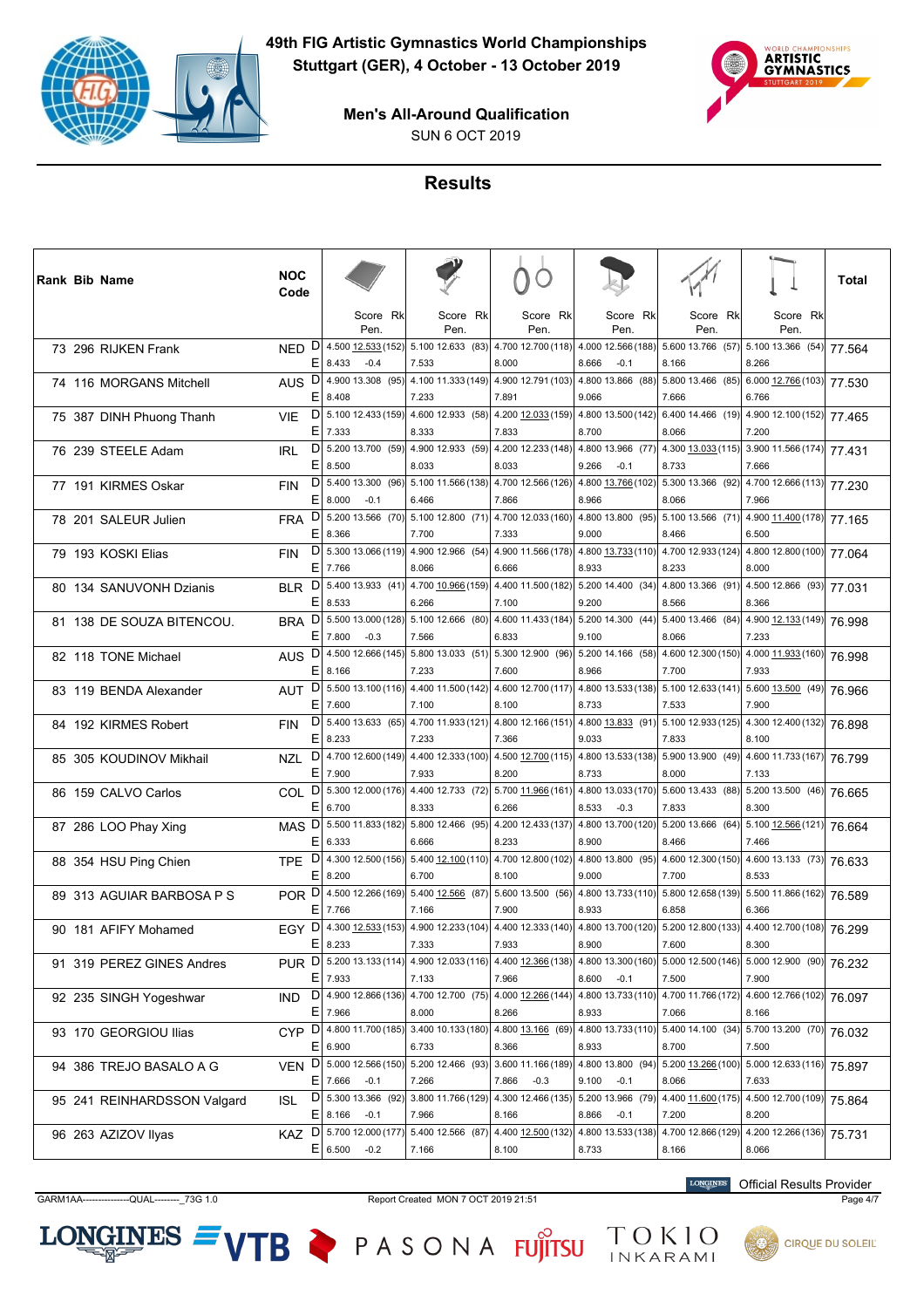



SUN 6 OCT 2019

# **Results**

|  | Rank Bib Name               | <b>NOC</b><br>Code      |             |                              |                                                       |       |                    |                                                                                                          |                             |                                                                                   | Total  |
|--|-----------------------------|-------------------------|-------------|------------------------------|-------------------------------------------------------|-------|--------------------|----------------------------------------------------------------------------------------------------------|-----------------------------|-----------------------------------------------------------------------------------|--------|
|  |                             |                         |             | Score Rk<br>Pen.             | Score Rk<br>Pen.                                      |       | Score Rk<br>Pen.   | Score Rk<br>Pen.                                                                                         | Score Rk<br>Pen.            | Score Rk<br>Pen.                                                                  |        |
|  | 97 101 PETROV Matvei        | D<br><b>ALB</b><br>E.   | 7.333       | 4.400 11.433 (190)<br>$-0.3$ | 5.400 12.100 (110)<br>6.700                           | 8.258 | 4.900 13.158 (73)  | 4.000 12.866 (176)<br>8.866                                                                              | 8.333                       | 5.200 13.533 (77) 4.900 12.566 (120)<br>7.666                                     | 75.656 |
|  | 98 299 GIACHINO Pietro      | NOR D<br>E.             | 8.066       |                              | 5.200 13.266 (104) 5.400 12.466 (94)<br>7.066         | 8.566 | 4.300 12.866 (97)  | 4.000 12.700 (184)<br>8.800<br>$-0.1$                                                                    | 7.400                       | 4.800 12.200 (156) 5.200 12.100 (154)<br>6.900                                    | 75.598 |
|  | 99 302 SKJERAHAUG Stian     | NOR D<br>E.             | 8.600       | 5.600 14.100 (29)<br>$-0.1$  | 5.200 10.566 (172)<br>5.366                           | 7.533 | 3.700 11.233 (188) | 5.200 13.966 (79)<br>8.866<br>$-0.1$                                                                     | 7.866                       | $\left. 5.100\ 12.966(123) \right $ 4.500 12.633(114) 75.464<br>8.133             |        |
|  | 100 304 DYSON Devy          | D<br><b>NZL</b><br>E.   | 7.900       | 4.700 12.400 (162)<br>$-0.2$ | 4.200 11.166 (154)<br>6.966                           | 8.000 | 5.300 13.300 (61)  | 4.000 12.900 (174)<br>8.900                                                                              | 4.500 12.533 (145)<br>8.033 | 4.900 13.033 (80)<br>8.133                                                        | 75.332 |
|  | 101 312 WEGLARZ Dawid       | POL.<br>E.              | 7.900       |                              | $D$   5.300 13.200 (109)  4.200 12.366 (97) <br>8.166 | 8.100 | 3.400 11.500 (179) | 4.800 13.466 (146)<br>8.766<br>$-0.1$                                                                    | 5.200 12.933 (126)<br>7.733 | 4.500 11.733 (166)<br>7.233                                                       | 75.198 |
|  | 102 348 IDESJOE Karl        | SWE D<br>E.             | 8.400       |                              | $5.20013.600(68)$ 2.900 9.466 (190)<br>6.566          | 8.266 | 4.600 12.866 (99)  | 4.800 13.366 (157)<br>8.866<br>$-0.3$                                                                    | 8.333                       | $\overline{5.400}$ 13.733 (61) 4.900 12.166 (143) 75.197<br>7.266                 |        |
|  | 103 168 ROSENDI TORRECILLA  | D<br>CUB.<br>E.         | 6.966       | 5.300 12.266 (172)           | 5.000 10.841 (165)<br>5.841                           | 7.075 | 5.500 12.575 (123) | 4.400 13.266 (162)<br>8.866                                                                              | 7.300                       | $\left. 5.800\ 13.100(110) \right  5.700\ 13.066$ (77) 75.114<br>7.366            |        |
|  | 104 317 COTTO Isaac Jose    | PUR <sup>D</sup><br>E.  | 7.366       |                              | 4.700 12.066 (174) 5.300 12.600 (84)<br>7.300         | 8.166 | 4.600 12.766 (107) | 4.800 13.933 (83)<br>9.133                                                                               | 8.450                       | 4.900 13.350 (94) 3.900 10.366 (190)<br>6.466                                     | 75.081 |
|  | 105 174 RADOVESNICKY Daniel | D<br><b>CZE</b><br>E.   | 8.066       |                              | 4.900 12.966 (130) 4.600 10.600 (171)<br>6.000        | 7.733 |                    | 4.000 11.733 (172) 4.400 13.333 (159) 5.000 13.500 (80) 4.700 12.900 (88)<br>8.933                       | 8.500                       | 8.200                                                                             | 75.032 |
|  | 106 320 ALDYANI Ahmed       | D<br>QAT<br>Е           | 7.466       | 4.900 12.366 (166)           | 5.100 13.133 (45)<br>8.033                            | 7.900 | 4.200 12.100 (155) | 4.400 13.400 (153)<br>9.000                                                                              | 5.400 12.366 (148)<br>6.966 | 4.500 11.666 (169)<br>7.166                                                       | 75.031 |
|  | 107 278 IVANOVS Olegs       | D<br>LAT<br>E.          | 8.033       | $-0.1$                       | 4.900 12.833 (139) 3.300 10.300 (179)<br>7.000        | 8.266 | 4.000 12.266 (144) | 4.800 13.866 (88)<br>9.066                                                                               | 4.700 12.966 (122)<br>8.266 | 4.600 12.733 (106)<br>8.133                                                       | 74.964 |
|  | 108 230 TOMCSANYI Benedek   | D<br><b>HUN</b><br>E.   | 7.133       |                              | 5.400 12.533 (154) 4.900 10.633 (168)<br>5.733        | 7.733 | 4.800 12.533 (130) | 4.800 13.766 (102)<br>8.966                                                                              | 8.033                       | 4.800 12.833 (131) 4.300 12.666 (111) 74.964<br>8.366                             |        |
|  | 109 251 BECKFORD Reiss      | D<br><b>JAM</b><br>E    | 7.633       | 5.400 12.933 (133)<br>$-0.1$ | 4.400 10.866 (164)<br>6.466                           | 8.066 | 4.900 12.966 (88)  | 4.600 13.666 (126)<br>9.066                                                                              | 5.20012.033(165)<br>6.833   | 4.900 12.433 (130)<br>7.533                                                       | 74.897 |
|  | 110 288 DE LUNA Fabian      | MEX <sub>Di</sub><br>E. | 7.500       |                              | 4.900 12.400 (163) 4.100 10.833 (166)<br>6.733        | 8.066 | 6.000 14.066 (22)  | 5.200 14.000 (74)<br>8.800                                                                               | 7.433                       | $\left. 5.200\ 12.633(142) \right  4.000\underline{10.933} (185)$ 74.865<br>6.933 |        |
|  | 111 110 VILLAFANE Daniel    | ARG D<br>Е              | 7.400       | $-0.3$                       | 5.200 12.300 (168) 4.300 11.000 (156)<br>6.700        | 7.466 | 5.800 13.266 (63)  | 5.200 13.975 (76)<br>8.875<br>$-0.1$                                                                     | 7.233                       | $4.900$ 12.133 (161) $4.200$ 12.133 (147) 74.807<br>7.933                         |        |
|  | 112 282 KUZMICKAS Tomas     | D<br>LTU<br>Е           | 8.033       | 5.000 13.033 (121)           | 4.300 10.933 (160)<br>6.633                           | 7.733 | 4.200 11.933 (164) | 4.800 13.366 (158)<br>8.666<br>$-0.1$                                                                    | 5.100 13.666 (63)<br>8.566  | 4.800 11.733 (168)<br>6.933                                                       | 74.664 |
|  | 113 314 ALMEIDA Bernardo    | POR D<br>E.             | 7.966       |                              | $5.10013.066(117)$ 3.300 $9.900(184)$<br>6.600        | 8.133 | 4.600 12.733 (111) | 4.800 13.666 (127)<br>8.866                                                                              | 4.800 12.700 (138)<br>7.900 | 4.900 12.533 (123)<br>7.633                                                       | 74.598 |
|  | 114 338 DEJANOVIC Bojan     | <b>SRB</b>              | E 8.100     |                              | $D$ 4.900 13.000 (124) 4.700 11.966 (120)<br>7.266    | 8.266 |                    | 3.500 11.766 (170) 4.800 13.600 (131)<br>8.800                                                           | 7.500                       | 4.300 11.800 (171) 4.000 12.433 (129) 74.565<br>8.433                             |        |
|  | 115 104 METIDJI Hillal      | ALG D<br>Е              | 8.066       | 4.300 12.366 (164)           | 5.000 12.800 (70)<br>7.800                            | 7.266 | 4.200 11.466 (183) | 5.200 14.000 (74)<br>8.800                                                                               | 5.400 13.358 (93)<br>7.958  | 4.600 10.566 (187)<br>5.966                                                       | 74.556 |
|  | 116 385 ERGASHEV Khabibullo | E                       | 8.133       |                              | UZB D 5.000 13.133 (113) 5.100 12.666 (80)<br>7.566   | 8.466 | 4.400 12.866 (98)  | 4.800 12.333 (195)<br>7.533                                                                              | 7.033                       | 3.600 10.633 (184) 4.600 12.666 (112)<br>8.066                                    | 74.297 |
|  | 117 122 AGHARZAYEV Murad    | AZE                     | $E$ 7.533   | $-0.2$                       | 6.133                                                 | 7.733 |                    | D   5.700 13.033 (122)   5.000 11.133 (155)   4.400 12.133 (153)   5.200 13.733 (117)<br>8.833<br>$-0.3$ | 8.366                       | $4.400 12.766(135) 4.200 11.400(177) 74.198$<br>7.200                             |        |
|  | 118 211 KUZOVKOV Konstantin | GEO DI<br>E.            | 8.533       | 5.400 13.933 (41)            | 3.900 10.500 (175)<br>6.600                           | 8.133 | 4.400 12.533 (128) | 4.800 13.566 (134)<br>8.866<br>$-0.1$                                                                    | 7.700                       | 4.500 12.200 (155) 3.900 11.433 (175)<br>7.533                                    | 74.165 |
|  | 119 121 SCHWAB Matthias     |                         | $E$   7.733 |                              | AUT D 5.400 13.133 (115) 4.700 9.533 (188)<br>4.833   | 8.066 | 4.000 12.066 (157) | 4.800 13.600 (131)<br>8.800                                                                              | 8.533                       | 4.500 13.033 (116) 5.300 12.700 (110)<br>7.400                                    | 74.065 |
|  | 120 310 BORKOWSKI Lukasz    | POL.                    | $E$ 7.933   |                              | $D$ 4.900 12.833 (140) 4.400 11.533 (141)<br>7.133    | 7.866 | 4.700 12.566 (126) | 4.800 13.766 (102)<br>8.966                                                                              | 6.733                       | 4.900 11.633 (174) 4.800 11.666 (171)<br>6.866                                    | 73.997 |

 $LONGINES =$ 

GARM1AA---------------QUAL--------\_73G 1.0 Report Created MON 7 OCT 2019 21:51 Page 5/7

VTB PASONA FUJITSU TOKIO

**LONGINES** Official Results Provider

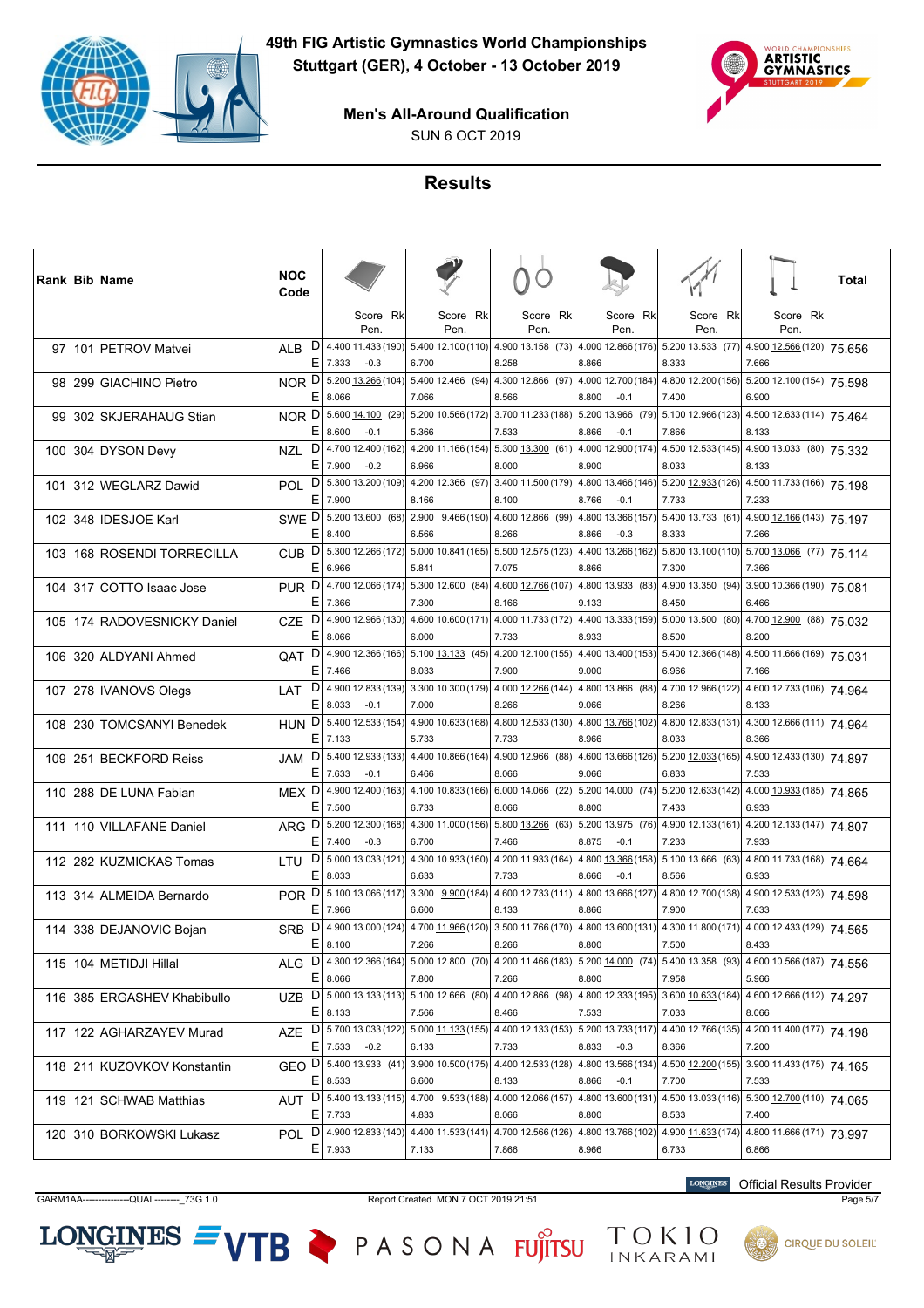



SUN 6 OCT 2019

# **Results**

| Rank Bib Name                 | <b>NOC</b><br>Code   |                                                                                                        |                                           |                                                                   |                                       |                             |                                                                          | Total  |
|-------------------------------|----------------------|--------------------------------------------------------------------------------------------------------|-------------------------------------------|-------------------------------------------------------------------|---------------------------------------|-----------------------------|--------------------------------------------------------------------------|--------|
|                               |                      | Score Rk<br>Pen.                                                                                       | Score Rk<br>Pen.                          | Score Rk<br>Pen.                                                  | Score Rk<br>Pen.                      | Score Rk<br>Pen.            | Score Rk<br>Pen.                                                         |        |
| 121 311 SASNAL Filip          | D<br>POL<br>Ε        | 4.800 12.000 (175)<br>7.600<br>$-0.4$                                                                  | 4.100 11.533 (140)<br>7.433               | 4.500 12.566 (124)<br>8.066                                       | 5.200 12.666 (187)<br>7.566<br>$-0.1$ | 8.700                       | 4.200 12.900 (127) 4.200 12.200 (142)<br>8.000                           | 73.865 |
| 122 233 KUMAR Ashish          | D<br><b>IND</b><br>Ε | 5.500 13.500 (77)<br>8.000                                                                             | 4.000 10.100 (182)<br>6.100               | 4.500 12.766 (104)<br>8.266                                       | 5.200 12.400 (192)<br>7.500<br>$-0.3$ | 8.200                       | 4.900 13.100 (107) 4.600 11.766 (164)<br>7.166                           | 73.632 |
| 123 280 TRAMS Rihards         | LAT<br>Е             | $D$ 4.800 12.866 (135) 4.900 11.500 (143) 4.200 11.833 (168)<br>8.066                                  | 6.600                                     | 7.633                                                             | 4.800 13.633 (128)<br>8.833           | 7.266                       | 4.100 11.366 (178) 4.100 12.366 (134)<br>8.266                           | 73.564 |
| 124 180 CHIRIBOGA Israel      | D<br>ECU<br>E.       | 5.300 12.633 (147)<br>7.433<br>$-0.1$                                                                  | 4.800 12.200 (107)<br>7.400               | 4.400 12.200 (150)<br>7.800                                       | 4.800 12.100 (200)<br>$-0.3$<br>7.600 | 4.800 13.233 (101)<br>8.433 | 4.300 11.166 (180)<br>6.866                                              | 73.532 |
| 125 151 ALVAREZ Joel          | D<br><b>CHI</b><br>Е | 4.900 12.866 (136)<br>7.966                                                                            | 5.133                                     | $3.500$ $8.633(195)$ 4.500 12.066 (158)<br>7.566                  | 4.800 13.733 (108)<br>9.033<br>$-0.1$ | 7.900                       | 5.300 13.200 (104) 4.900 12.900 (89)<br>8.000                            | 73.398 |
| 126 326 MARC Razvan-Denis     | <b>ROU</b>           | D 5.200 13.000 (127) 3.900 11.400 (146) 4.700 12.333 (141)<br>$E$ 7.900<br>$-0.1$                      | 7.500                                     | 7.633                                                             | 4.800 13.400 (154)<br>8.700<br>$-0.1$ | 6.466                       | 4.400 10.866 (181) 4.900 12.233 (139)<br>7.333                           | 73.232 |
| 127 308 MORETO Jesus          | D<br><b>PER</b><br>Ε | 4.500 12.600 (148)<br>8.100                                                                            | 6.600                                     | 5.200 11.800 (128) 3.400 11.000 (193)<br>7.600                    | 4.400 13.416 (152)<br>9.116<br>$-0.1$ | 8.000                       | 5.000 13.000 (117) 4.400 11.333 (179)<br>6.933                           | 73.149 |
| 128 234 RANA Aditya           | D<br><b>IND</b><br>Ε | 8.000                                                                                                  | 6.933                                     | 5.000 13.000 (125) 3.600 10.533 (173) 5.000 12.766 (109)<br>7.766 | 4.800 12.133 (199)<br>7.633<br>$-0.3$ | 8.166                       | 4.900 13.066 (111) 4.000 11.600 (173)<br>7.600                           | 73.098 |
| 129 347 MICHNAK Slavomir      | <b>SVK</b><br>Е      | $D$ 5.100 11.300 (192)<br>6.300<br>$-0.1$                                                              | 6.766                                     | 5.600 12.366 (99) 4.100 12.133 (152)<br>8.033                     | 3.200 12.133 (198)<br>8.933           | 8.000                       | 4.600 12.600 (144) 4.400 12.500 (124)<br>8.100                           | 73.032 |
| 130 339 RAKOVIC Vlada         | D<br><b>SRB</b><br>Ε | 3.700 12.400 (161)<br>8.700                                                                            | 3.900 11.466 (144)<br>7.566               | 4.500 12.700 (115)<br>8.200                                       | 4.000 12.566 (189)<br>8.566           | 4.400 10.766 (182)<br>6.366 | 4.500 13.033 (78)<br>8.533                                               | 72.931 |
| 131 279 KARDASOVS Vitalijs    | LAT<br>Е             | D 5.200 12.966 (132) 2.700 10.600 (170) 3.400 11.300 (187)<br>7.766                                    | 7.900                                     | 7.900                                                             | 4.800 13.633 (128)<br>8.833           | 7.433                       | 4.600 12.033 (164) 4.200 12.133 (147)<br>7.933                           | 72.665 |
| 132 209 SITCHINAVA Bidzina    |                      | GEO D 5.400 12.700 (144) 4.800 11.000 (157) 4.100 11.933 (162) 4.000 12.933 (173)<br>E 7.400<br>$-0.1$ | 6.200                                     | 7.833                                                             | 8.933                                 | 7.466                       | 4.700 12.166 (160) 4.300 11.833 (163)<br>7.533                           | 72.565 |
| 133 290 ALTANSUKH Enkhtulga   | D<br>MGL<br>Ε        | 4.800 12.666 (146)<br>7.866                                                                            | 4.200 9.833 (185)<br>5.633                | 4.000 11.733 (172)<br>7.733                                       | 4.800 13.766 (102)<br>8.966           | 7.000                       | 4.700 11.700 (173) 4.600 12.533 (122)<br>7.933                           | 72.231 |
| 134 360 FOX Joseph            | D<br>TTO.<br>Ε       | 3.800 11.866 (179)<br>$-0.3$<br>8.366                                                                  | 7.366                                     | 3.800 11.166 (152) 4.000 12.200 (149)<br>8.200                    | 4.000 12.766 (180)<br>8.766           | 7.666                       | 4.400 12.066 (163) 3.800 12.133 (146)<br>8.333                           | 72.197 |
| 135 352 PROMMANEE Jamorn      | <b>THA</b><br>E      | $D$ 5.100 12.700 (143) 4.800 10.900 (162) 4.000 11.400 (186)<br>7.600                                  | 6.100                                     | 7.400                                                             | 4.000 12.766 (180)<br>8.766           | 8.033                       | 5.300 13.333 (95) 4.000 11.066 (184)<br>7.066                            | 72.165 |
| 136 256 NAGHOUJ Saleem        | D<br><b>JOR</b><br>Ε | 4.500 12.266 (169)<br>7.766                                                                            | $3.900 \underline{10.500} (175)$<br>6.600 | 4.300 11.500 (181)<br>7.200                                       | 4.800 13.700 (120)<br>8.900           | 7.366                       | 4.500 11.866 (170) 4.100 12.100 (150)<br>8.000                           | 71.932 |
| 137 393 MARTINEZ Manuel       | D<br>COL.<br>E.      | 6.466                                                                                                  | 6.600                                     | 4.500 10.966 (196) 5.100 11.700 (131) 5.300 12.700 (119)<br>7.400 | 4.800 13.500 (142)<br>8.700           | 5.133<br>$-0.3$             | 5.200 10.033 (188) 5.100 12.866 (96)<br>7.766                            | 71.765 |
| 138 210 JIMSHELEISHVILI Ioane | GEO<br>E.            | $D $ 5.500 13.300 (98)<br>7.800                                                                        | 5.566                                     | 3.400 8.966 (194) 4.400 11.600 (177)<br>7.200                     | 8.900                                 | 7.700                       | 4.800 13.700 (120) 4.400 12.100 (162) 4.600 12.000 (157) 71.666<br>7.400 |        |
| 139 291 CROVETTO Kevin        |                      | MON D 4.500 11.633 (187)<br>$E$ 7.233<br>$-0.1$                                                        | 7.900                                     | 3.300 11.200 (151) 3.900 11.400 (185)<br>7.500                    | 4.000 12.900 (174)<br>8.900           | 7.833                       | 4.100 11.933 (168) 4.400 12.100 (151)<br>7.700                           | 71.166 |
| 140 327 MODOIANU-ZSEDER       |                      | ROU D 5.000 10.633 (198)<br>$E$   6.333 -0.7                                                           | 5.716                                     | 3.600 9.316 (192) 5.300 12.933 (91)<br>7.633                      | 4.800 13.400 (154)<br>8.700<br>$-0.1$ | 8.066                       | 4.800 12.866 (130) 4.300 11.900 (161)<br>7.600                           | 71.048 |
| 141 318 LOPEZ Jose            |                      | PUR D 4.800 10.366 (200)<br>$E$ 6.266<br>$-0.7$                                                        | 5.266                                     | 4.100 9.366 (191) 5.200 12.900 (95) 5.200 13.900 (87)<br>7.700    | 9.000<br>$-0.3$                       | 7.200                       | 5.000 12.200 (157) 5.000 12.233 (140)<br>7.233                           | 70.965 |
| 142 173 CERNY Frantisek       | <b>CZE</b>           | $D$ 5.500 13.266 (105)<br>$E$ 7.766                                                                    | 6.533                                     | 3.600 10.133 (181) 4.200 12.266 (146)<br>8.066                    | 5.200 12.500 (190)<br>7.600<br>$-0.3$ | 6.266                       | 4.300 10.566 (185) 5.200 12.166 (144)<br>6.966                           | 70.897 |
| 143 316 RI Wi Chol            |                      | PRK D 5.600 13.166 (112) 5.100 9.800 (186)<br>$E$   7.566                                              | 4.700                                     | 4.900 11.633 (176)<br>6.733                                       | 4.800 13.800 (95)<br>9.000            | 7.133                       | 5.200 12.333 (149) 5.300 10.033 (193)<br>4.733                           | 70.765 |
| 144 376 ROSTAGNO Victor       |                      | URU D 5.400 13.200 (110)<br>$E$ 7.800                                                                  | 5.666                                     | $3.400$ $9.066(193)$ 5.100 12.633(121)<br>7.533                   | 4.800 12.266 (196)<br>7.566 -0.1      | 6.566                       | 4.600 11.166 (179) 4.600 12.066 (155)<br>7.466                           | 70.397 |

GARM1AA---------------QUAL--------\_73G 1.0 Report Created MON 7 OCT 2019 21:51 Page 6/7

 $LONGINES =$ 

VTB PASONA FUJITSU

**LONGINES** Official Results Provider

TOKIO<br>INKARAMI